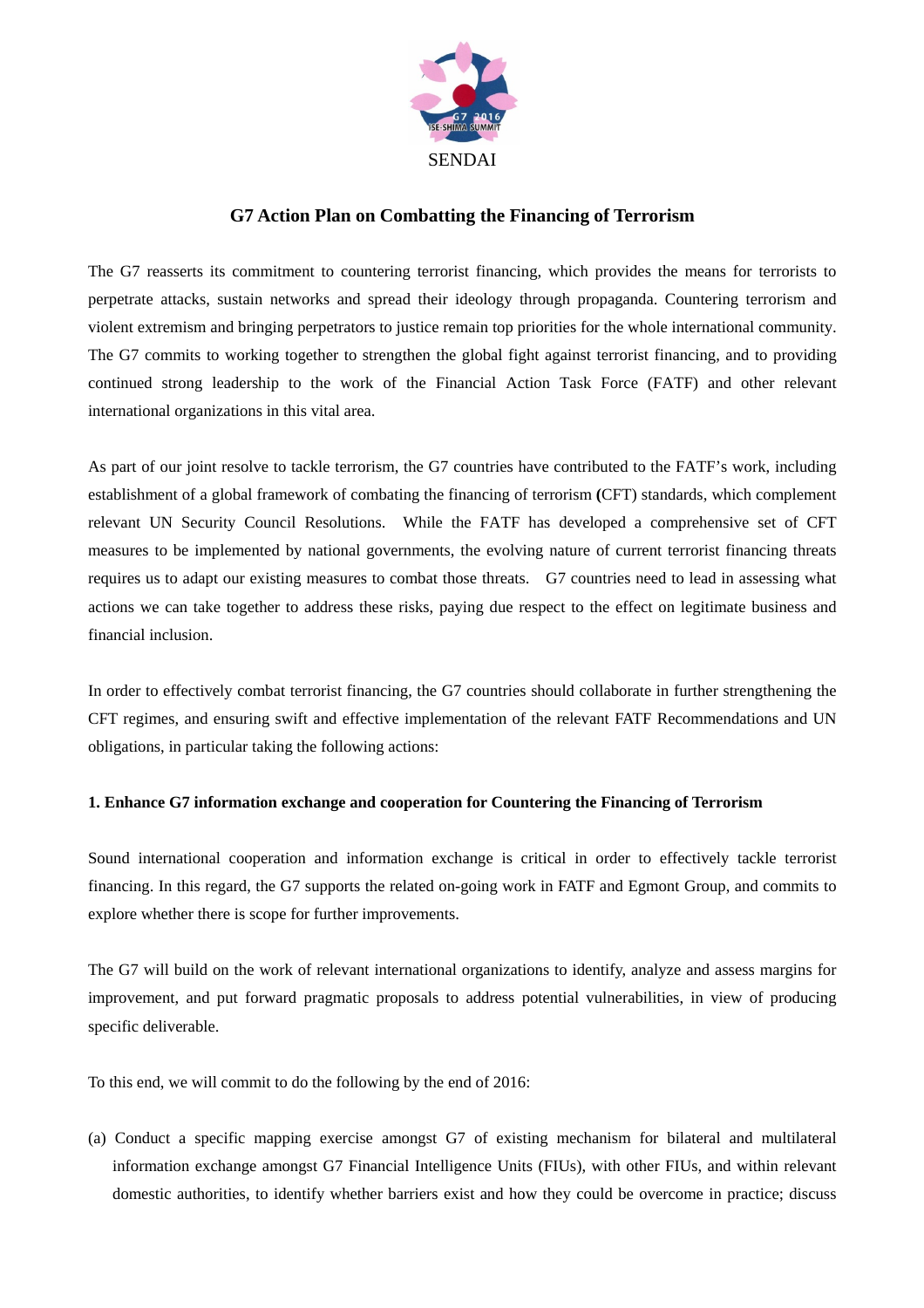the interim results of this mapping exercise and contribute to the ongoing work in FATF and Egmont – especially the follow up to be given to the FATF-Egmont ISIL Project Findings: Multilateral Information Sharing Challenges;

- (b) Explore new and innovative forms of information exchange and international cooperation on CFT, through developing FIUs' multilateral exchange of information in connection to potential terrorists and terrorist related activities, in order to identify and disclose anomalous financial activities and networks based on significant patterns and red flag indicators thus enhance FIU's preventive analyses; and
- (c) Assess cooperation between G7 FIUs (and/or other competent authorities in light of different national systems) and relevant private sector entities, focussing on timely access to information, adequate support and feedback to financial institutions, and effective mechanisms of dialogue to share contextual information and useful guidance, in order to improve the quality of terrorist financing detection.

### **2. G7 Assessment of Potential Standards Enhancements**

The preventive measures in the FATF standards are important tools for governments and the private sector to detect, report, and analyze potential terrorist financing activity. These standards also serve as an important deterrent to illicit actors seeking to access to the international financial system.

Recent events provide an opportunity to strengthen the thresholds in those standards to effectively address terrorist financing risks, threats, and vulnerabilities we currently face, as well as to rationalize obligations across different types of financial institutions that provide similar financial services.

The G7 will conduct, by the end of September 2016, analysis of the relevant thresholds in the FATF Standards with a view to revising our respective national requirements, and will continue to work with FATF to most effectively combat terrorist financing.

To this end, we will:

- (a) Commit to reducing the threshold for declaration of cross-border cash transactions from EUR/USD/CAD 15,000 and JPY 2,000,000 to EUR/USD/CAD 10,000 and JPY 1,000,000;
- (b) Confirm that all G7 countries are applying or working towards applying the FATF standards to new payment methods such as virtual currency and prepaid cards, and work with FATF to promote implementation of these standards with regard to new payment methods among FATF members;
- (c) Further review other thresholds in the preventive measures, including those for account, account-like products and cross-border wire transfer, and assess whether new thresholds are appropriate, taking into account risk,